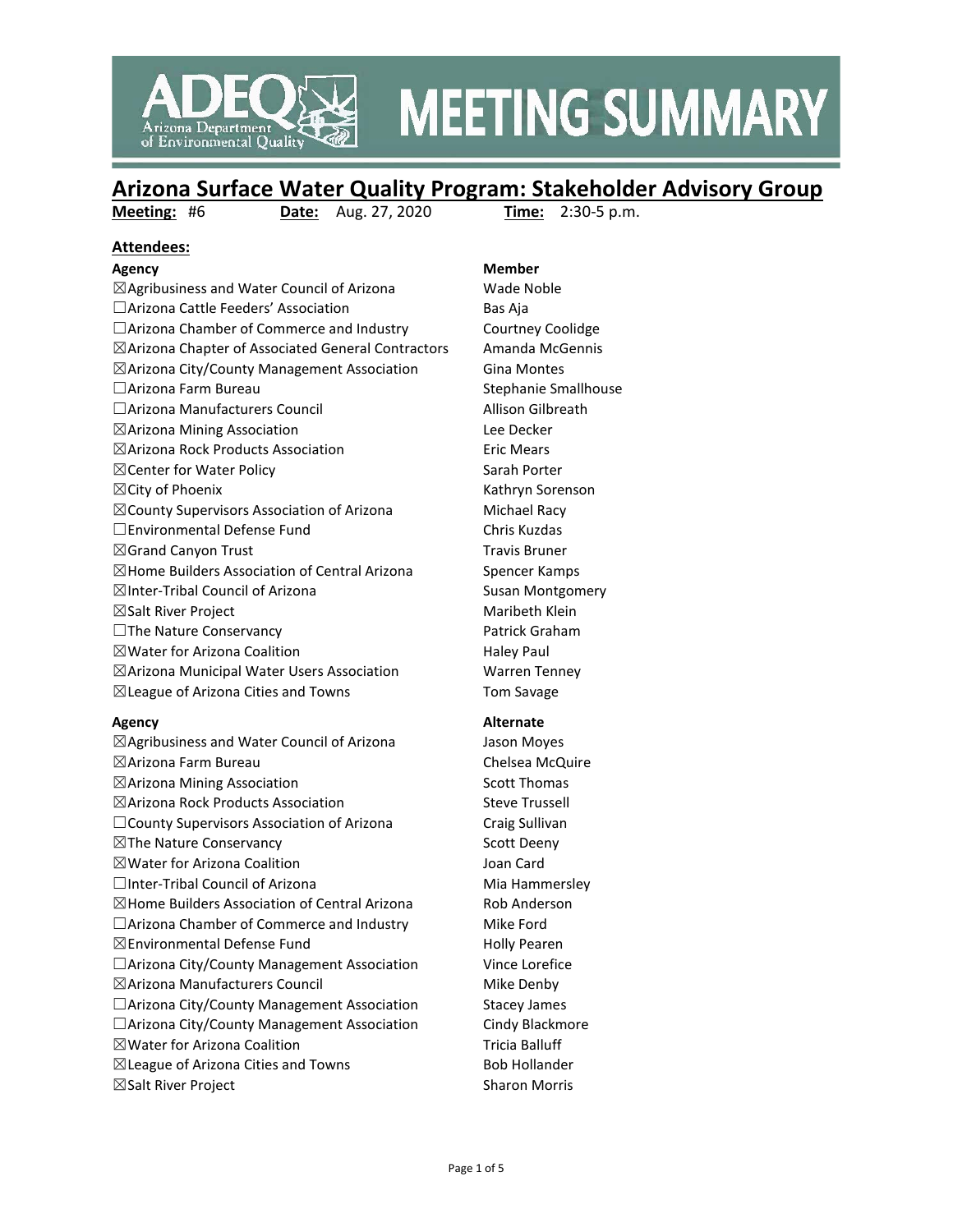#### **ADEQ Staff**

 $\boxtimes$  Ben Bryce  $\boxtimes$  Patti Spindler ☒ Erin Jordan

 $\boxtimes$  Trevor Baggiore  $\boxtimes$  Krista Osterberg  $\boxtimes$  David Lelsz

 $\boxtimes$  Leigh Padgitt  $\boxtimes$  Deborah Birutis  $\boxtimes$  Chris Montague-Breakwell

#### **Consultant Support**

**⊠Theresa Gunn, GCI ⊠Kelly Cairo, GCI** 

#### **Introductions and Meeting Purpose**

Trevor Baggiore, Director, ADEQ Water Quality Division, welcomed attendees. Facilitator Theresa Gunn, GCI, conducted roll call.

Highlights of Trevor's remarks included:

- ADEQ intends to pursue authority to implement a state program
- Navigable Water Protection Rule became effective June 22, 2020
- The NWPR requires a permit for those point sources that discharge to a Water of the US through relatively permanent waters
- Purpose of today's meeting is to discuss a screening toolkit to assist ADEQ and customers determination if a facility needs a permit
- Request SAG input by September 4 to gain a sense of whether ADEQ is going in the correct direction with this tool
- Next steps: Screening tool will be presented to the stakeholders for feedback
- Will provide slides of today's presentation to the group

#### **Navigable Waters Protection Rule Screening Toolkit**

Trevor introduced the screening toolkit. Ephemeral waters, those bodies whose flows are entirely dependent on precipitation, cannot be WOTUS and are not regulated under NWPR. Intermittent and perennial waters can be regulated under NWPR.

David Lelsz, ADEQ, presented additional information. Highlights follow.

- Flow regime designations in Arizona include:
	- o About 12% relatively permanent waters/perennial
	- o About 5% relatively permanent waters/intermittent
	- $\circ$  About 1% ephemeral
	- o 80% of waters are undetermined
- Have begun a collaboration with SRP on flow regime and welcome additional information
- ADEQ currently has completed an assessment of all Individual AZPDES permitted facilities; this assessment was completed without input from permittees, however and is subject to change:
	- o 45 facilities that appear to not require a permit
	- o 71 facilities that appear to require a permit
	- $\circ$  34 facilities; unclear if a permit is required at this point

David provided several examples of how ADEQ will use the toolkit to screen whether a facility needs an AZPDES permit or not.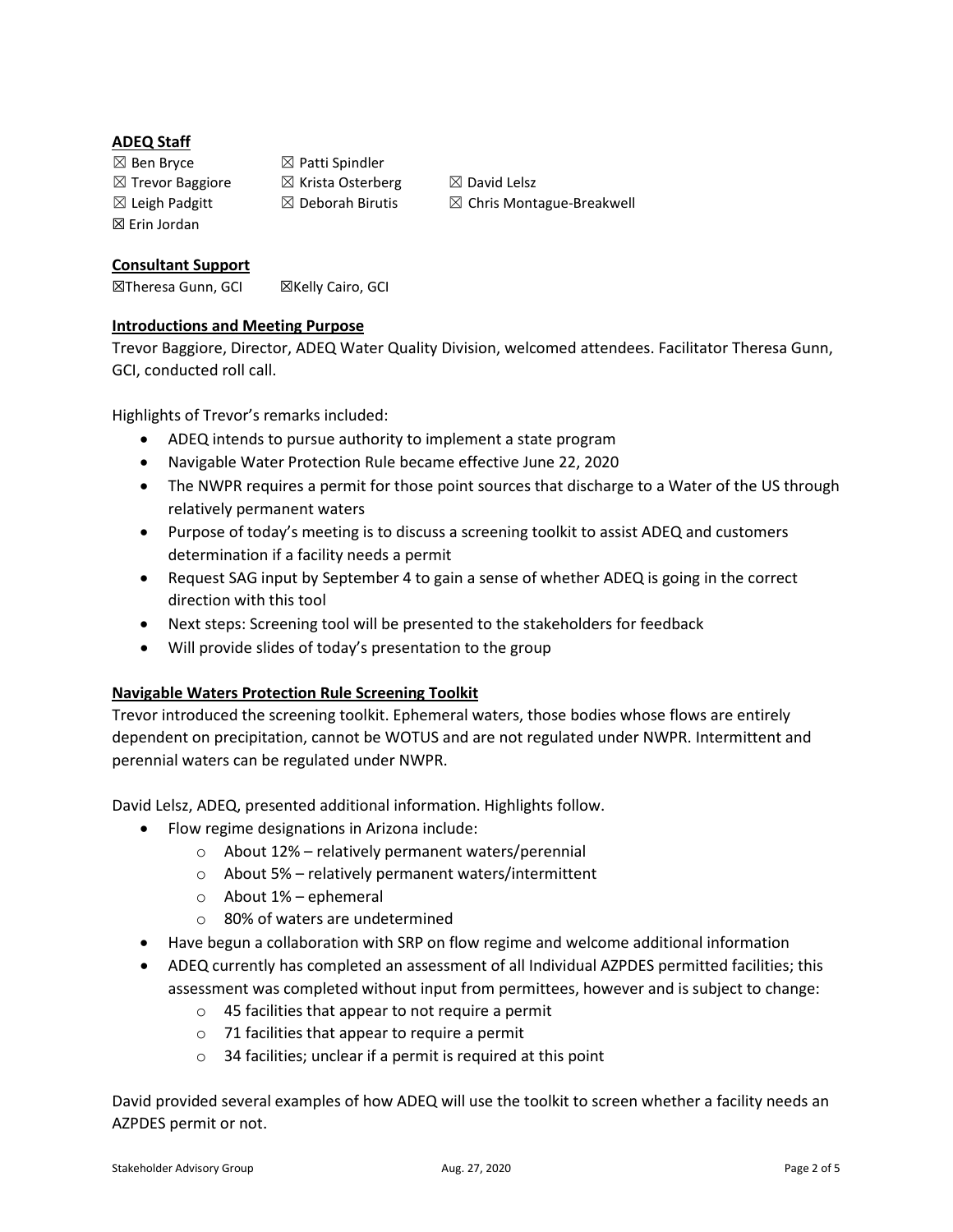Next steps:

- SAG input on the screening toolkit by Sept. 4
- Presentation provided by email to the SAG
- Request information on more accurate flow regime data
- Intend to provide screening toolkit for broader input in mid-September

Potential additions to toolkit after rigorous assessment:

- Depth the groundwater
- Surficial bedrock GIS analysis
- Snowpack contribution to surface water flows
- Antecedent precipitation tool feedback from EPA
- Streamflow duration assessment method

Highlights of attendee questions and responses include:

- ADEQ confirmed that a discharge from a facility could potentially create a permanent flow
- Threshold on riparian vegetation on potential intermittent streams is greater than 50%
- (Question): Would you lean toward a permit in the city of Holbrook Painted Mesa Water Reclamation Facility example?
	- $\circ$  (Response): ADEQ would use these tools (raindrop tracker, vegetative study) to discuss with the facility. If the facility feels they want a permit, could issue one. Cannot require permit based on this information
	- $\circ$  In the example, because there is an undetermined flow regime for Leroux Wash, would need to use the tool kit to determine potential risk
- (Comment): Believe there needs to be flow from the intermittent segments to the TNW
	- $\circ$  (Response): Agreed, this is outside the typical year flow information. The screening tool would be used to gather best information and make conservative assumptions
	- o Tool designed to answer 402 permit question: *do I need an AZPDES permit?*
- (Comment): Should make clear to user that intermittent and perennial designations do not determine jurisdictional purposes, only flow regime
	- $\circ$  (Response): While this is true, the next step will be to determine jurisdictional status
- (Question): Can an individual provide the riparian screening?
	- $\circ$  (Response): Riparian NAAP information is available for those with GIS tools; Google Earth and Google Maps provide good visual information
- ADEQ believes that after making a determination for Leroux Wash, for example, this determination can be used to inform other washes that drain into the water body
- (Question): If the flow regime doesn't match Appendix B, which information is used?
	- $\circ$  (Response): Would need to understand basis of Appendix B information. It is not clear what information was used to place waters in Appendix B.
- (Question): The flow regime map seems to be missing from the ADEQ website
	- $\circ$  (Response): Didn't have enough information in records to provide context so the map was taken offline; once information is updated, the map will be reposted
- (Question): Is there an example of a discharge that would not require a permit, that does not drain to a terminal basin?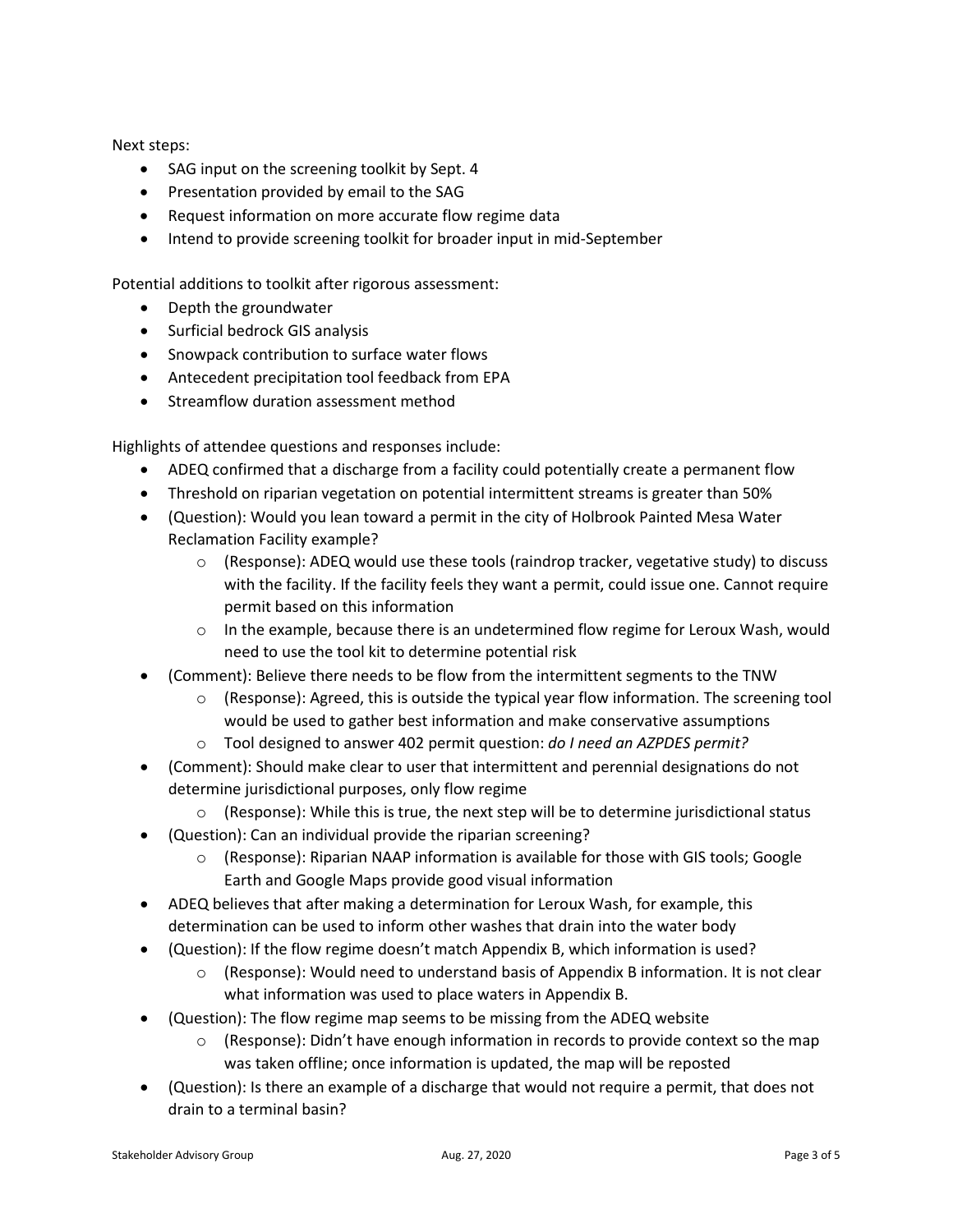- $\circ$  (Response): ADEQ used a terminal basin example because this is a clear example. There are probably examples where there are a variety of ephemerals between the discharge and the TNW. A discharge to a WOTUS can be enforced against. Need to be extremely thoughtful on providing feedback that "no permit required"
- o Trevor reviewed the Sierra Club v. Abston Construction Co lawsuit. ADEQ can't require a permit in this instance. If a facility can't distinguish its discharge from others, up to facility to choose whether to pursue a permit
	- ADEQ would have the burden of proof of a violation of the CWA in this instance
	- ADEQ believes physical evidence would be needed as proof (not the use of screening tools)
- ADEQ verified that the yellow portion (third section) of the NWPR Screening Toolkit flow chart show that ADEQ would not require a permit. Rather, ADEQ would help a facility determine whether they choose to pursue permit coverage
- (Question): Does the stream flow regime screening tool take into account discharge volume from a facility?
	- o (Response): No, this would be a refinement of the tool
	- o (Comment): Many facilities discharge intermittently into ephemeral waters
- (Question): How do you envision the tool working with state program development?
	- o (Response): Intend to use a related tool adapted to water bodies
- (Question): How does the "cannot trace flow to a TNW/no permit required" scenario relate to the Verde River, which is not a TNW?
	- o (Response): Don't have a comprehensive assessment of Arizona TNWs. Don't think ADEQ can require a permit under the CWA
	- $\circ$  Absent that determination, an upstream discharge would require a permit since the Verde connects to a TNW.
- (Comment): Concerned about public input on the "call/no call" regarding whether a permit is required, as these determinations may be made behind the scenes, or with facility-provided information
	- $\circ$  (Response): Trevor said that this type of feedback is important and will need to be considered. Though there is not a notification process today, it does not mean there couldn't be
- (Question): Will there be another toolkit for jurisdiction under a new state program?
	- $\circ$  (Response): Purpose of these tools is to define what is or is not regulated under the federal CWA. Will look at similar questions such as flow regime and data about surrounding area as tools to determine if water bodies are intermittent or perennial and reach a TNW
- (Question): How will we address the regulation gap? What is ADEQ's path forward?
	- $\circ$  (Response): The intent is to resume the conversation about ADEQ's path forward, and continue engaging stakeholders leading up to the legislative session
- ADEQ has communicated with other southwestern states. Arizona appears to have invested more time in this process, including drafting a screening level process. ADEQ has not shown this tool to other states and plans to do so after the EPA conversation regarding the toolkit